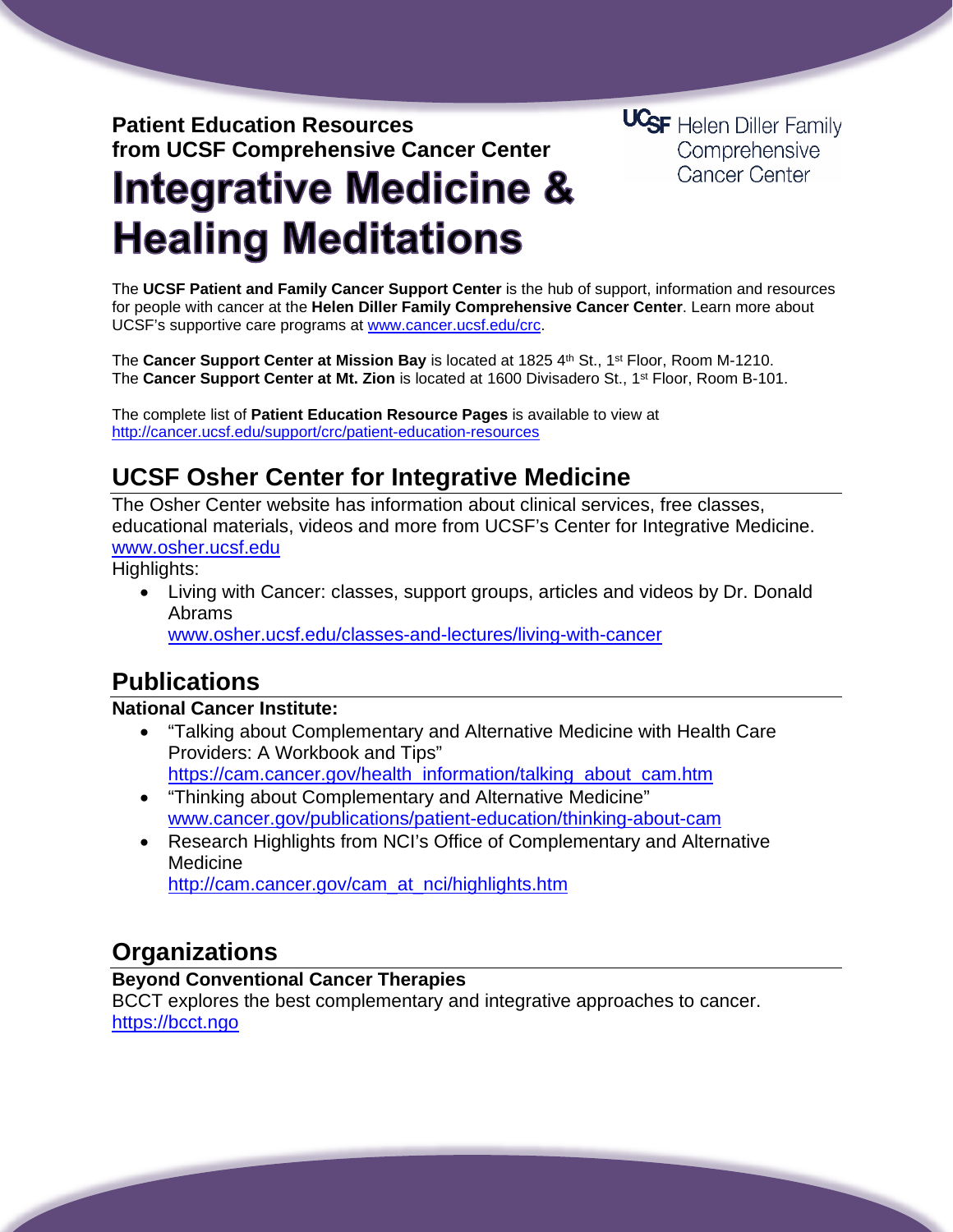#### **CanHEAL (Cancer Health Empowerment, Assistance, and Learning)**

CanHEAL is a program of the University of Arizona Andrew Weil Center for Integrative Medicine. It houses a "toolkit" which organizes and links to resources from around the web related to all aspects of cancer and integrative medicine. (Note that in order to access this you need to create a free account.) [https://integrativemedicine.arizona.edu](https://integrativemedicine.arizona.edu/)

#### **National Cancer Institute – Office of Cancer Complementary and Alternative Medicine**

OCCAM is responsible for NCI's research agenda in complementary and alternative medicine (CAM) as it relates to cancer. [http://cam.cancer.gov](http://cam.cancer.gov/) 1-800-422-6237

#### **National Center for Complementary and Integrative Health**

NCCIH is part of the National Institutes of Health. They offer explanations of various complementary and integrative treatments, an A-Z topics list, and safety guidelines. [https://nccih.nih.gov](https://nccih.nih.gov/) 1-888-644-6226

#### **Society for Integrative Oncology**

SIO advances evidence-based integrative healthcare to improve the lives of people living with cancer. [https://integrativeonc.org](https://integrativeonc.org/) 1-518-694-5543

## **Healing Meditations and Guided Imagery**

#### **The Free Mindfulness Project**

A collection of guided meditations gathered from a variety of sources. [www.freemindfulness.org](http://www.freemindfulness.org/)

#### **Health Journeys**

An excellent series of healing guided imagery audios for a variety of health concerns. These are for sale, not for free.

[www.healthjourneys.com](http://www.healthjourneys.com/)

#### **Kaiser Permanente Health Podcasts**

Meditation and guided imagery podcasts on Coping with Cancer, Chemotherapy, Radiation, and Surgery. Other podcasts are geared toward coping with emotions such as anger, grief, anxiety and stress. Click on the link below, or Google "Kaiser guided imagery podcasts."

[https://healthy.kaiserpermanente.org/health/care/!ut/p/a0/FchBDoMgEADAt\\_iAzYZEYfF](https://healthy.kaiserpermanente.org/health/care/!ut/p/a0/FchBDoMgEADAt_iAzYZEYfFmhH6hhdsGiZIIGELt99seZ9DjC33hO-3cUy18_uxCLD22md9bqnCnLVZ8okd_Nd4zoysVAocj_o9bT-GM6IzVap2MBamlBCGsgEWPBohoUkKp8UErXjnTZxmGL2IKPpI!/) [mhH6hhdsGiZIIGELt99seZ9DjC33hO-](https://healthy.kaiserpermanente.org/health/care/!ut/p/a0/FchBDoMgEADAt_iAzYZEYfFmhH6hhdsGiZIIGELt99seZ9DjC33hO-3cUy18_uxCLD22md9bqnCnLVZ8okd_Nd4zoysVAocj_o9bT-GM6IzVap2MBamlBCGsgEWPBohoUkKp8UErXjnTZxmGL2IKPpI!/)[3cUy18\\_uxCLD22md9bqnCnLVZ8okd\\_Nd4zoysVAocj\\_o9bT-](https://healthy.kaiserpermanente.org/health/care/!ut/p/a0/FchBDoMgEADAt_iAzYZEYfFmhH6hhdsGiZIIGELt99seZ9DjC33hO-3cUy18_uxCLD22md9bqnCnLVZ8okd_Nd4zoysVAocj_o9bT-GM6IzVap2MBamlBCGsgEWPBohoUkKp8UErXjnTZxmGL2IKPpI!/)[GM6IzVap2MBamlBCGsgEWPBohoUkKp8UErXjnTZxmGL2IKPpI!/](https://healthy.kaiserpermanente.org/health/care/!ut/p/a0/FchBDoMgEADAt_iAzYZEYfFmhH6hhdsGiZIIGELt99seZ9DjC33hO-3cUy18_uxCLD22md9bqnCnLVZ8okd_Nd4zoysVAocj_o9bT-GM6IzVap2MBamlBCGsgEWPBohoUkKp8UErXjnTZxmGL2IKPpI!/)